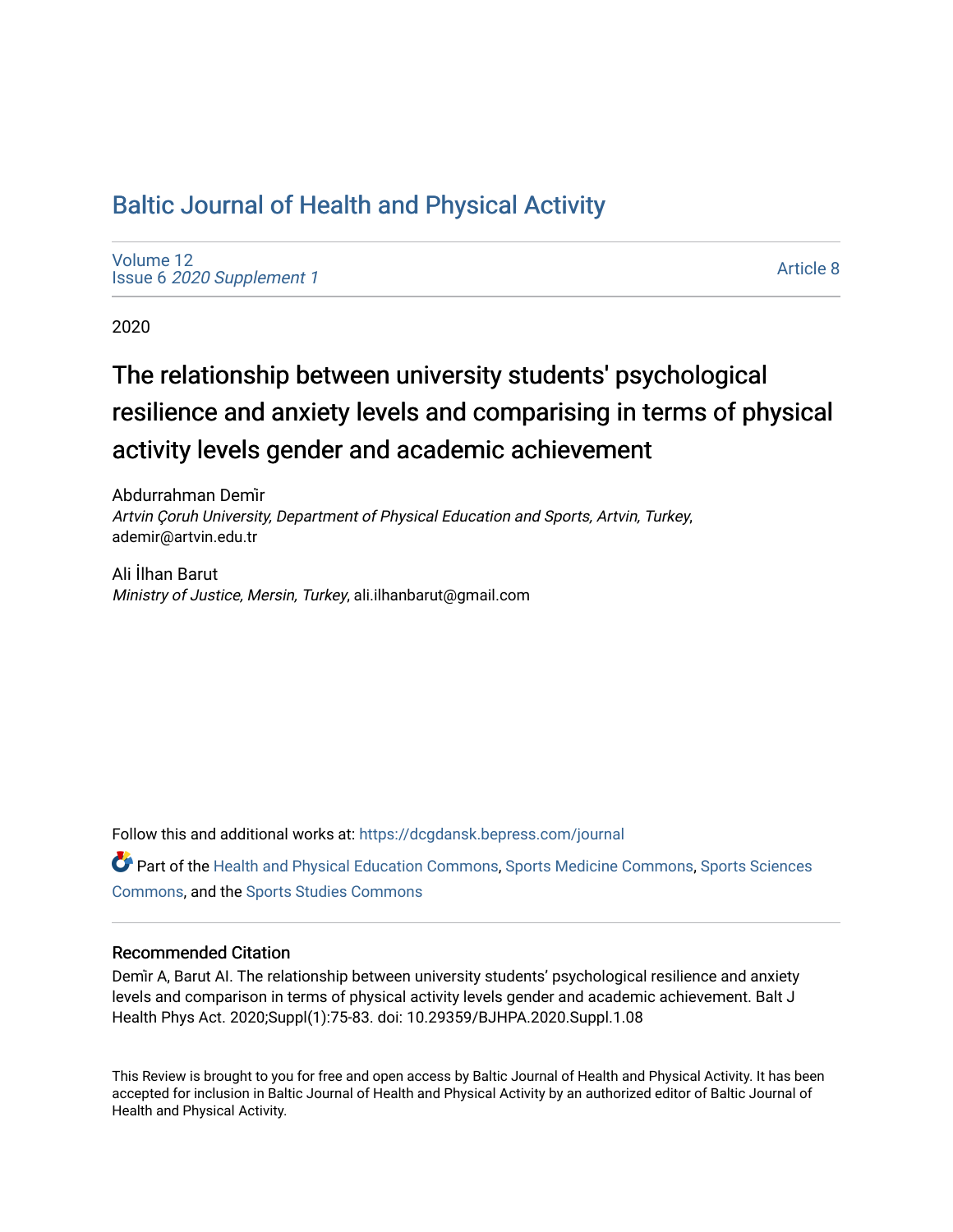# **The relationship between university students' psychological resilience and anxiety levels and comparison in terms of physical activity levels gender and academic achievement**

<sup>1</sup> Department of Physical Education and Sports, Artvin Çoruh University, Artvin, Turkey

**Abdurrahman Demi̇r1 ABCDEFG, Ali İlhan Barut2 ABCDEFG**

2 Ministry of Justice, Mersin, Turkey

**Authors' Contribution:**

- **A** Study Design
- **B** Data Collection **C** Statistical Analysis
- **D** Data Interpretation

**E** Manuscript Preparation

- **F** Literature Search
- **G** Funds Collection

| abstract                     |                                                                                                                                                                                                                                                                                                                                                                                                                                                                                                                                                          |
|------------------------------|----------------------------------------------------------------------------------------------------------------------------------------------------------------------------------------------------------------------------------------------------------------------------------------------------------------------------------------------------------------------------------------------------------------------------------------------------------------------------------------------------------------------------------------------------------|
| <b>Background:</b>           | Psychological resilience is the adaptation of individual in the face of negative situations and the ability<br>to fight these situations. Since university life can be stressful, university students are considered<br>as a risk group in terms of psychological resilience. The purpose of this research is to examine the<br>relationship between psychological resilience levels and anxiety levels of university students and to<br>make comparisons in terms of physical activity levels, gender and academic achievement.                         |
| <b>Material and methods:</b> | 360 university students voluntarily participated in research. Short Psychological Resilience Scale, Beck<br>Anxiety Inventory and International Physical Activity Questionnaire were used in the research.                                                                                                                                                                                                                                                                                                                                               |
| Results:                     | According to findings, there was a negative relationship between students' psychological resilience<br>and anxiety levels. In terms of gender, there was no significant difference between resilience levels<br>and anxiety levels. A significant difference was found between resilience and anxiety levels in favor of<br>students' doing physical activity. It has been found that students who are 'academically good' are more<br>resilient than students who are academically moderate and worse, and their total anxiety levels are<br>also lower |
| <b>Conclusions:</b>          | As a result, it can be said that doing regular sports positively affects students' psychological resilience<br>and anxiety.                                                                                                                                                                                                                                                                                                                                                                                                                              |
| Kev words:                   | regular sports, psychological resilience, anxiety.                                                                                                                                                                                                                                                                                                                                                                                                                                                                                                       |
| article details              |                                                                                                                                                                                                                                                                                                                                                                                                                                                                                                                                                          |

|                              | Article statistics: Word count: 2,879; Tables: 5; Figures: 0; References: 53                                                                                                                                                                                                                                                                                                                                                                                                                                                                                                                                                                                                                                                                                                                                                                                  |
|------------------------------|---------------------------------------------------------------------------------------------------------------------------------------------------------------------------------------------------------------------------------------------------------------------------------------------------------------------------------------------------------------------------------------------------------------------------------------------------------------------------------------------------------------------------------------------------------------------------------------------------------------------------------------------------------------------------------------------------------------------------------------------------------------------------------------------------------------------------------------------------------------|
|                              | Received: March 2020; Accepted: May 2020; Published: December 2020                                                                                                                                                                                                                                                                                                                                                                                                                                                                                                                                                                                                                                                                                                                                                                                            |
|                              | Full-text PDF: http://www.balticsportscience.com                                                                                                                                                                                                                                                                                                                                                                                                                                                                                                                                                                                                                                                                                                                                                                                                              |
| Copyright                    | © Gdansk University of Physical Education and Sport, Poland                                                                                                                                                                                                                                                                                                                                                                                                                                                                                                                                                                                                                                                                                                                                                                                                   |
| Indexation:                  | Celdes, Clarivate Analytics Emerging Sources Citation Index (ESCI), CNKI Scholar (China National Knowledge<br>Infrastructure), CNPIEC, De Gruyter - IBR (International Bibliography of Reviews of Scholarly Literature in<br>the Humanities and Social Sciences), De Gruyter - IBZ (International Bibliography of Periodical Literature<br>in the Humanities and Social Sciences), DOAJ, EBSCO - Central & Eastern European Academic Source, EBSCO<br>- SPORTDiscus, EBSCO Discovery Service, Google Scholar, Index Copernicus, J-Gate, Naviga (Softweco, Primo<br>Central (ExLibris), ProQuest - Family Health, ProQuest - Health & Medical Complete, ProQuest - Illustrata: Health<br>Sciences, ProQuest - Nursing & Allied Health Source, Summon (Serials Solutions/ProQuest, TDOne (TDNet), Ulrich's<br>Periodicals Directory/ulrichsweb, WorldCat (OCLC) |
| <b>Funding:</b>              | This research received no specific grant from any funding agency in the public, commercial, or not-for-profit sectors.                                                                                                                                                                                                                                                                                                                                                                                                                                                                                                                                                                                                                                                                                                                                        |
|                              | <b>Conflict of interests:</b> Authors have declared that no competing interest exists.                                                                                                                                                                                                                                                                                                                                                                                                                                                                                                                                                                                                                                                                                                                                                                        |
| <b>Corresponding author:</b> | Abdurrahman Demir, Artvin Coruh University, Department of Physical Education and Sports, Artvin 08000, Turkey;<br>e-mail: ademir@artvin.edu.tr                                                                                                                                                                                                                                                                                                                                                                                                                                                                                                                                                                                                                                                                                                                |
| <b>Open Access License:</b>  | This is an open access article distributed under the terms of the Creative Commons Attribution-Non-Commercial-No-<br>Derivatives 4.0 International (https://creativecommons.org/licenses/by-nc-nd/4.0/), which permits use, distribution<br>and reproduction in any medium, provided the original work is properly cited, the use is non-commercial and is<br>otherwise in compliance with the license.                                                                                                                                                                                                                                                                                                                                                                                                                                                       |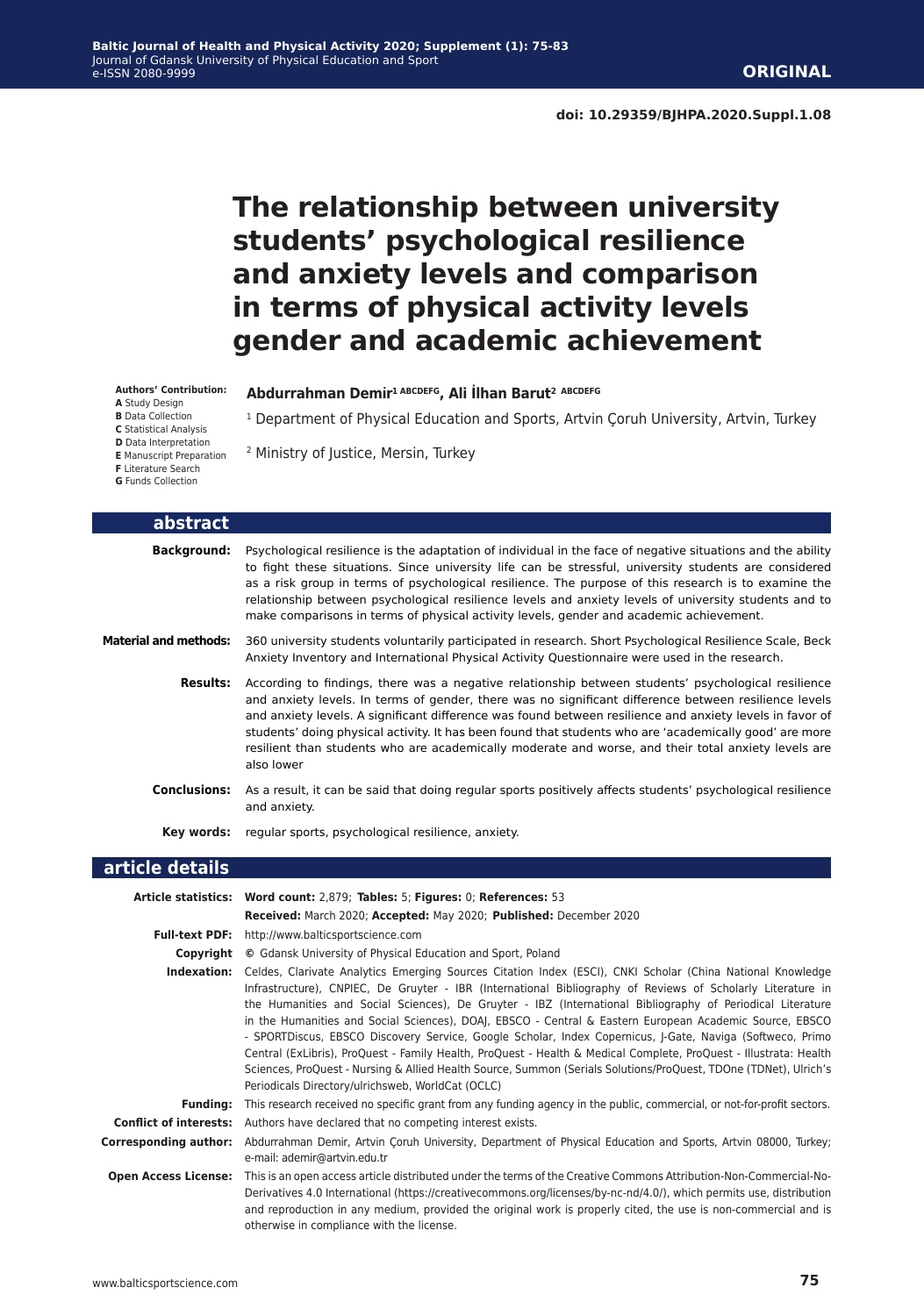# **introduction**

Psychological resilience is the adaptation of an individual in the face of negative situations and the ability to fight these situations [1]. Since university life can be stressful, university students are considered as a risk group in terms of psychological resilience [2]. In this period, which is a new beginning and a difficult process [3], university students encounter a different social life, a new academic environment and a different city [4]. New responsibilities are imposed on students throughout their university education [5].

People react personally to any stressor. The reason why individuals react differently is their environmental and individual characteristics. Therefore, there are differences in the level of psychological resilience of each individual. There are people who fight stress better at certain times. These are defined as people with high psychological resilience [6]. In addition, this concept is seen as a developable feature, although it is expressed as an inherently existing feature in individuals [7]. It is stated that doing sports suitable for academic success and age is a protective factor for psychological resilience [8]. Therefore, there are studies showing that doing regular sports improves psychological resilience [9, 10, 11]. It is reported that regular sport has positive psychological effects, reduces anxiety and depression and supports the individual's psychological well-being. It is also said that physical activity can be evaluated with psychological well-being and increase it [12].

Anxiety is defined as a state of excitement in which fear and hope are frequently displaced and as 'fear of unknown cause' [13]. It is usually a feeling of distress produced by the individual. Anxiety causes a condition that affects behavior. Sometimes it can be experienced as a permanent and sometimes as a temporary mood [14]. In the state of anxiety, individuals may exhibit behaviors such as self-reliance and withdrawal, show offensive mood, feel inadequate, or challenge and coping with it [15].

Bozkurt [16] stated that anxiety levels and anxiety symptoms were excessive in university periods, which is the most important period of university students' lives. In addition, 35% of university students have been reported to have widespread anxiety disorders [17]. High anxiety levels of university students are associated with social factors, family factors and academic stressors [18]. Therefore, being a student at the university can create an environment that will create anxiety and stress [19]. Anxiety levels of students increase in exam periods, which cause some students to fail, and failure causes anxiety to increase even more and thus creates a vicious circle [20]. In most studies, it is seen that doing regular sports reduces the level of anxiety. These studies indicate that anxiety can be prevented by regular physical activity [21, 22, 23, 24]. There is also evidence of a two-way relationship between exercise and anxiety; while exercise is thought to reduce anxiety, lack of exercise may be associated with higher anxiety levels [25]. It is said that moderate-intensity exercise may be the most appropriate exercise for the promotion of mental health. It has been stated that medium intensity exercises are suitable methods for psychological resilience and anxiety [26]. This study wants to reveal how university students' sports habits, gender and academic achievement affect their anxiety level and psychological resilience level. In this regard, it is hypothesized that the students who have a high academic achievement, have a habit of doing sports and who continue with this determination will have low anxiety levels and high psychological resilience levels. Regardless of gender, students are assumed to have low levels of anxiety and high levels of psychological resilience. For these reasons, it is thought that this research will contribute to exercise psychology literature with the aim of examining the relationship between psychological resilience levels and anxiety levels of university students and making comparisons in terms of physical activity levels, gender and academic achievement variables.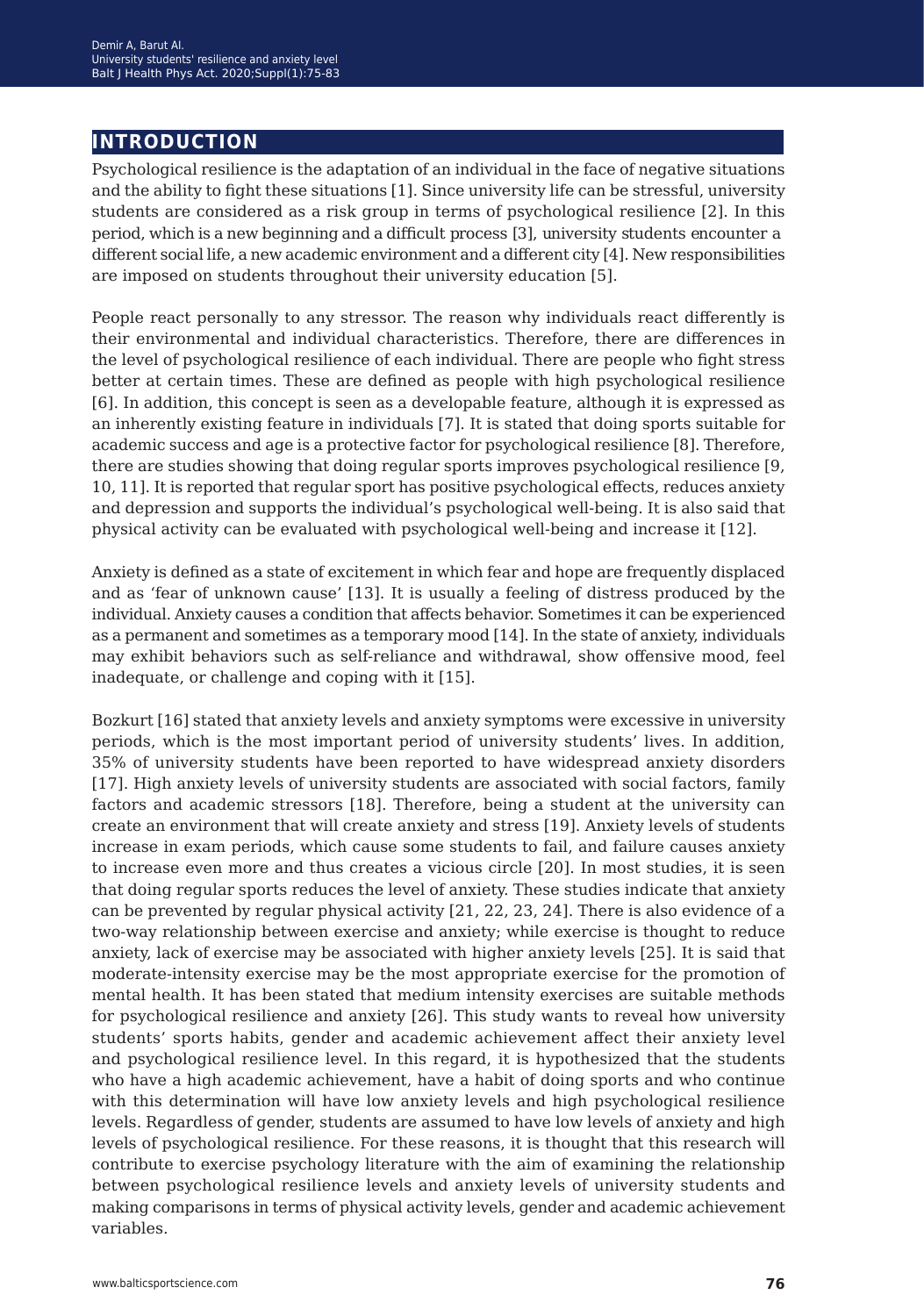# **materials and method**

#### **Measures**

In order to measure the participants' psychological resilience levels, the Short Psychological Resilience Scale developed by Smith et al. [27] and adapted to Turkish by Doğan [28] was used. Beck Anxiety Inventory developed by Beck et al. [29] and adapted to Turkish by Ulusoy, Sahin & Erkmen [30] was used to measure levels of anxiety. It was found that Beck Anxiety Inventory showed high internal consistency in the study of Turkish adaptation (alpha = .93). The item-total correlations ranged from .45 to .72. The results favor the use of the Beck Anxiety inventory as a reliable and valid measure of anxiety with Turkish populations [30].

Short Psychological Resilience Scale is a 5-point Likert type, 6-item self-report style scale. In the scale, items 2, 4 and 6 are reverse coded. High scores after reversing the coded items indicate a high level of psychological resilience. The internal consistency reliability coefficient of the scale is .80 to .91, and the test-retest reliability coefficient is between .62 and .69 [28]. The Beck Anxiety Scale measures the frequency of anxiety symptoms experienced by the individual. It is a Likert-type self-report scale composed of 21 items and scored between 0-3. The high score indicates the high level of anxiety experienced by the individual [30].

The International Physical Activity Questionnaire was used to measure the participants' physical activity levels . Validity and reliability study of this scale was made by Craig et al. [31], and in Turkey it was made by Ozturk in 2005 [32]. The short form of the International Physical Activity Questionnaire consists of 9 questions that measure the intensity of physical activity. The questions provide information about a person's physical activities in the past seven days. From these data, the total weekly physical activity level (MET / hour / week) is classified as low, medium and high. Individuals who state that they do not have physical activity must have reached a low physical activity level  $x \le 600$  MET-minute / week, and in order to have an intense or moderate level of physical activity, the total physical activity must reach a minimum  $x \ge 600-3000$  MET/minute/week [33].

#### **Participants**

The sample of the study involved students of the teaching department, physical education department, paramedic department studying at Artvin Coruh University in the 2019–2020 academic year. The average age of the participants was 20.73 years (SD=1.211).

#### **Procedure**

Ethical approval was sought and received from the supporting University's Ethics Filter Committee. The research was carried out using a random sample model. Random samples are used to avoid bias and other unwanted effects. The guidelines for the research were explained in detail to the participants, and attention was paid to voluntary participation. 8% of all university students participated in this research. The academic achievement of the students participating in the research was taken from the academic web information system of Artvin Coruh University. Grade averages of 80 and over are determined as "good", those between 60 and 80 are "moderate" and those of 60 and below are considered as "worse". Accordingly, 23.9% of the participants were found to be good ( $n = 86$ ), 67.8% to be moderate ( $n = 244$ ) and 8.3% to be worse ( $n = 30$ ) students.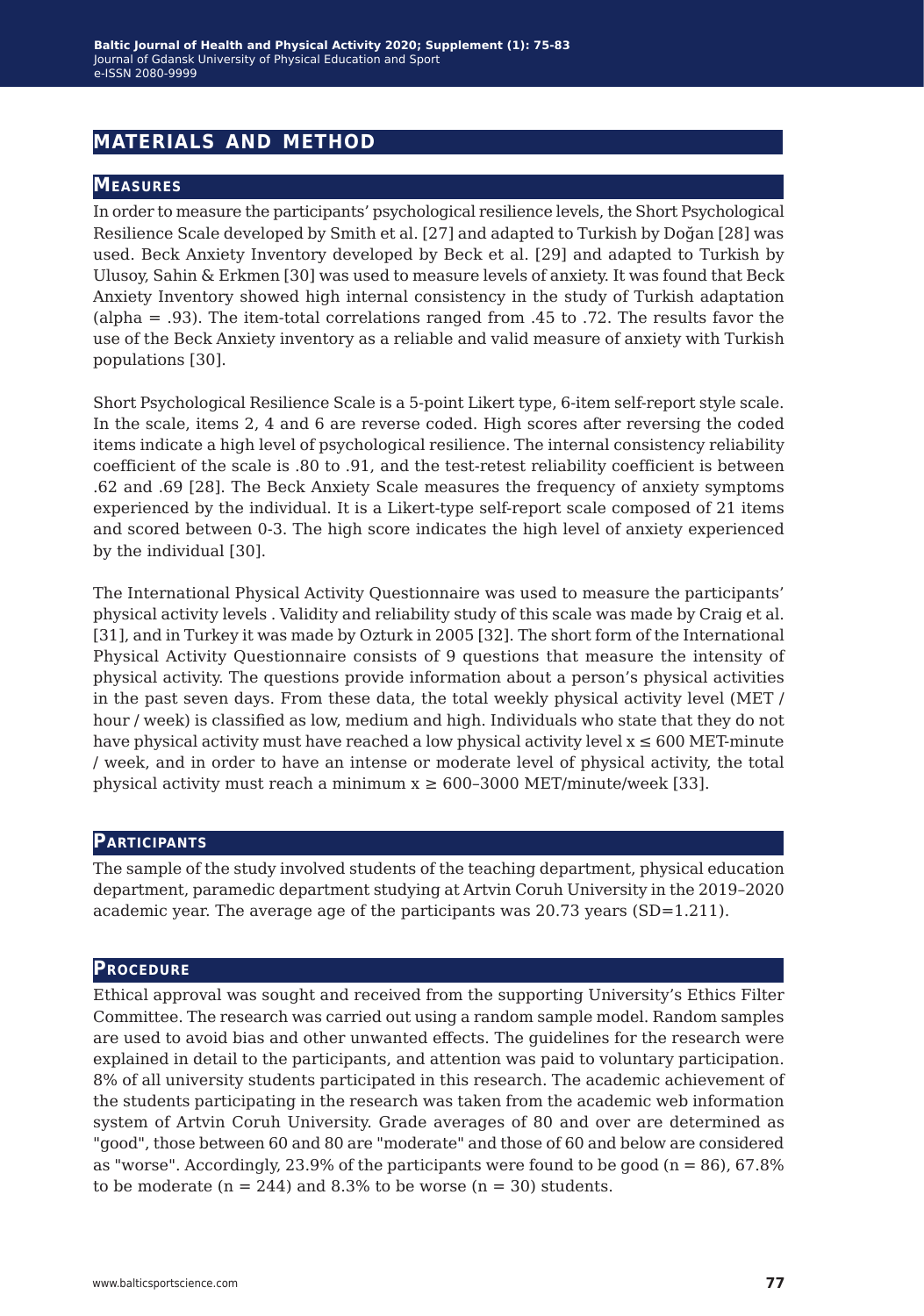#### **Statistical analysis**

Kolmogorov-Smirnov test was used for the distribution of normality in the research. In the analysis of the data, Pearson correlation test was used to analyze the relationship between students' psychological resilience and anxiety levels; independent sample t test was used in parametric distributions; Mann Whitney U test was used in non-parametric distributions, and Kruscal Wallis test was used in multiple comparisons.

### **results**

Descriptive statistics of students studying at Artvin Coruh University in the 2019–2020 academic year who participated in the study are shown in Table 1. Among the participants, there is no high intensity level of physical activity. Therefore, moderate and low levels of physical activity were evaluated.

|                         |          | N   | $\%$ | <b>SD</b> |
|-------------------------|----------|-----|------|-----------|
| Gender                  | Female   | 204 | 56.7 | .496      |
|                         | Male     | 156 | 43.3 |           |
| Physical activity       | Mid      | 66  | 18.3 | .387      |
|                         | Low      | 294 | 81.7 |           |
|                         | Worse    | 30  | 8.3  |           |
| Academic<br>achievement | Moderate | 244 | 67.8 | .547      |
|                         |          | 86  | 23.9 |           |

Table 1. Frequency distribution of the participants

According to Table 2, there was a slight negative relationship between the psychological resilience levels and anxiety levels of the respondents.

|   | Anxiety level |
|---|---------------|
|   | $-0.255**$    |
| D | .000          |
| n | 360           |
|   |               |

\*\*=Slight

According to Table 3, there was no significant difference between the psychological resilience levels and anxiety levels of the respondents in terms of gender.

| Table 3. Students' psychological resilience levels and anxiety levels total scores t-test results in terms of gender |  |  |  |  |  |  |  |  |  |  |
|----------------------------------------------------------------------------------------------------------------------|--|--|--|--|--|--|--|--|--|--|
|----------------------------------------------------------------------------------------------------------------------|--|--|--|--|--|--|--|--|--|--|

|                             | Gender | Ν   | Mean  | SD   |       | D    |
|-----------------------------|--------|-----|-------|------|-------|------|
| Psychological<br>resilience | Female | 204 | 18.66 | 3.89 | 1.790 | .074 |
|                             | Male   | 156 | 19.43 | 4.14 |       |      |
| Anxiety level               | Female | 204 | 15.45 | 9.96 | 1.980 |      |
|                             |        | 156 | 13.39 | 9.63 |       | .051 |

 $*_{p<.05}$ 

As regards the students' physical activity status, a significant difference was found between the levels of psychological resilience and anxiety levels compared to students who have moderate physical activity levels than students who have low physical activity levels. Students with moderate physical activity were found to have higher psychological resilience scores and lower anxiety scores (Table 4).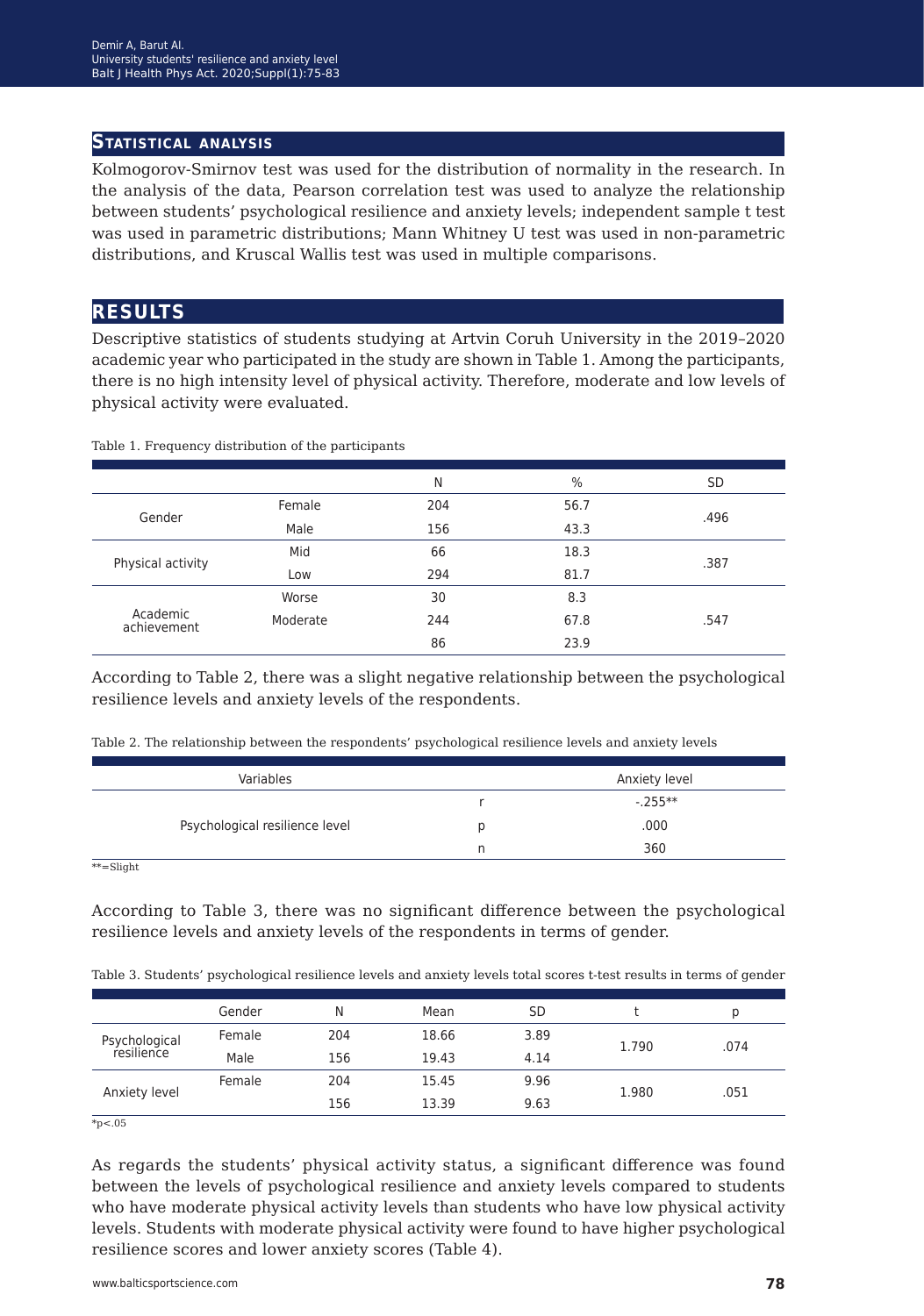Table 4. Students' psychological resilience levels and anxiety levels total scores; Mann Whitney U test results in terms of physical activity status

|                             | Physical<br>activity | N   | Mean rank | Rank total |          | р    |
|-----------------------------|----------------------|-----|-----------|------------|----------|------|
| Psychological<br>resilience | Moderate             | 66  | 214.98    | 14189.0    |          |      |
|                             | Low                  | 294 | 172.76    | 50791.0    | 7426.000 | .003 |
| Anxiety level               | Moderate             | 66  | 136.76    | 9026.0     | 6815.000 |      |
|                             | Low                  | 294 | 190.32    | 55954.0    |          | .000 |

The results of the analysis show that the students who were academically good had a better psychological resilience status than the students who were academically moderate and worse, and their anxiety levels total points were lower. No difference was found between worse and moderate students (Table 5).

Table 5. Students' psychological resilience and anxiety levels; Kruskall Wallis analysis in terms of academic achievement

|                             | Academic<br>achievement | N   | Mean rank | <b>SD</b> | $X^2$  | р    | Diff.   |
|-----------------------------|-------------------------|-----|-----------|-----------|--------|------|---------|
| Psychological<br>resilience | Good                    | 86  | 218.52    |           |        |      | $A-B$   |
|                             | Moderate                | 244 | 168.37    | 2         | 15.256 | .000 | $A-C$   |
|                             | Worse                   | 30  | 170.17    |           |        |      | $B = C$ |
| Anxiety level               | Good                    | 86  | 156.71    |           |        |      | $A-B$   |
|                             | Moderate                | 244 | 184.63    | 2         | 8.212  | .016 | $A-C$   |
|                             | Worse                   | 30  | 215.12    |           |        |      | $B = C$ |
|                             |                         |     |           |           |        |      |         |

A=Good, B=Moderate, C=Worse

# **discussion**

The purpose of the research is to examine the relationship between psychological resilience levels and anxiety levels of university students and to make comparisons in terms of physical activity levels, gender and academic achievement variables. The results of this research support our hypothesis. It has been found that regular exercise positively affects psychological resilience. In addition, it was revealed that those with high academic achievement had a better mental status.

In the research conducted by Cengiz et al. [34] to determine the physical activity levels of university students, male students were observed to do more physical activity than female students. Similarly, it is observed that male students perform more physical activity in different studies conducted on university students [35, 36, 37]. In this study, it was found that there was no difference between male students and female students, and physical activity was at the same level.

Having exercise opportunities and easy access to them is the key to being physically active. Whether the facilities are sufficient on the university campuses and the reasons for low physical activity should be investigated [35]. In this study, it is thought that the reason for the low level of physical activity in both male and female is the geographical feature of the province of Artvin, namely being mountainous and not suitable for physical activity, as well as the fact that there are few opportunities to do sports on the campus.

The positive results of physical activity in protecting young people from depression and anxiety have attracted the attention of many researchers. Studies show that young people with high levels of physical activity have low levels of depression and anxiety, and there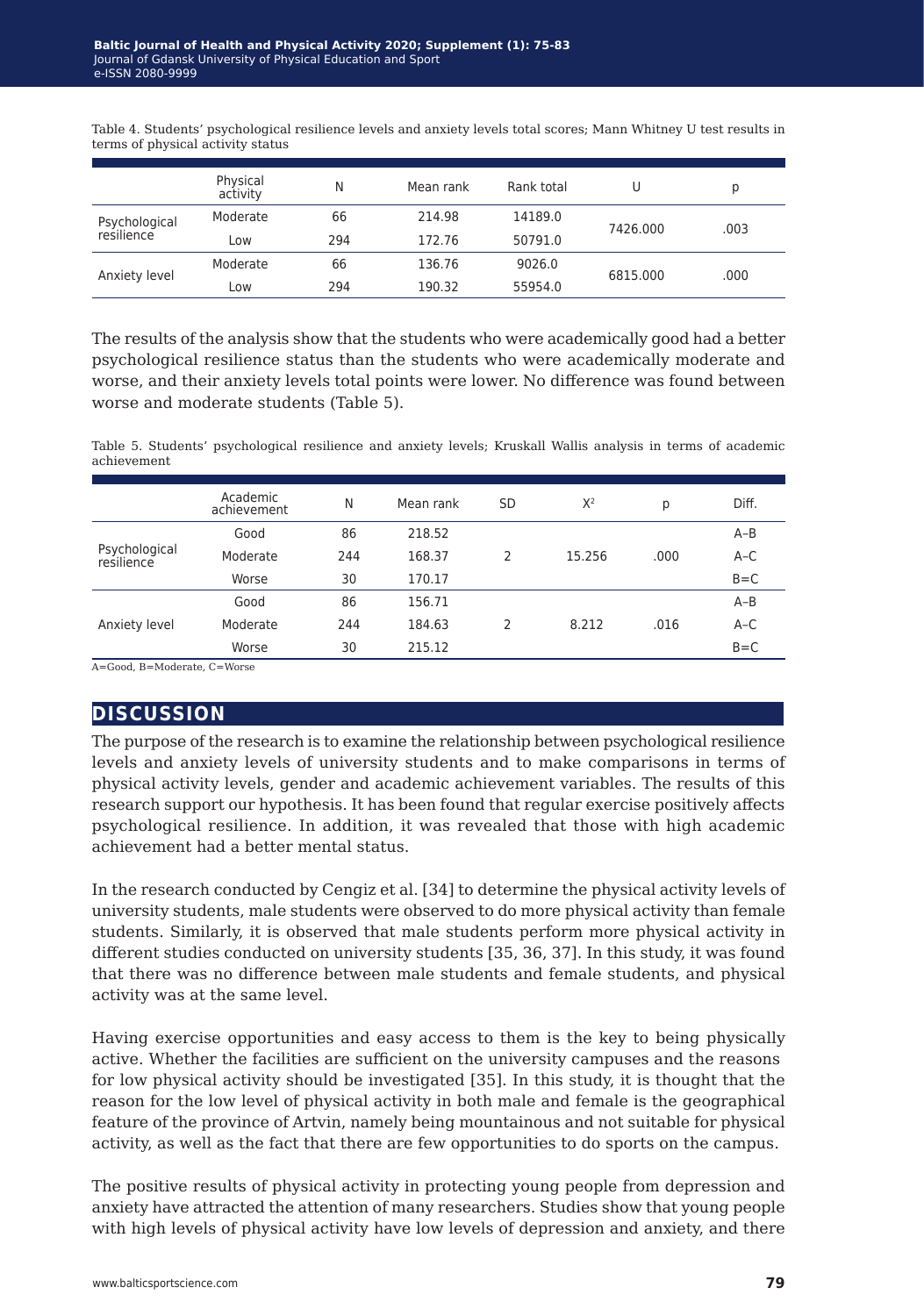is no difference between genders [38, 39]. These studies support this research. In this study, it was found that students with higher physical activity levels had a lower anxiety status than other students. Similarly, a study conducted on female students studying at the university found that students doing aerobic exercise had lower levels of resistance than exercising and non-exercising students [40].

Studies show that exercise reduces the severity of depression [41]. In addition to its curing effects, it has also been shown to be effective in preventing depression [24]. In the conducted study, it was found that physical activity, which corresponds to a 35-minute daily walk, 6 days a week, reduced the participants' depression complaint by 47%. This study showed that 3 hours of exercise a week was as effective as antidepressants in reducing complaints for people with mild to moderate depression [42]. In the study investigating the effects of regular exercise on depression in adolescents aged 14–18 years, it was found that the depression levels of adolescents who exercise regularly were lower than the depression levels of adolescents who did not exercise, and consequently, regular exercise had a protective effect against depression [43].

According to literature on the psychological resilience concept, Aydın and Egemberdiyeva [44] found that there was no significant difference between university students in terms of the gender variable in their research. Our research supports this study. However, in different studies, the level of psychological resilience of male university students was significantly higher than female university students [45, 46]. These studies are not in line with this study. Thome and Espelage [47] found that there was a positive relationship between psychological resilience and physical activity levels of female students studying at the university. Therefore, being physically active has a positive effect on psychology. In this study, it was found that the psychological status of university students doing physical activity was better than of those who were not active.

It was also stated that both individual and team sports have positive effects on the level of psychological resilience [11]. In addition, Toktas [48] found that the highest scores in the level of psychological resilience belonged to the students of physical education and sports education in his research on university students. This shows the effect of being in sports on psychological resilience.

Academic achievement is one of the proficiency factors that are addressed in psychological resilience research [49]. If an individual is psychologically resilient, he/she will continue to develop in accordance with the characteristics of the developmental period, perform the tasks expected of him/her and be successful in school life [50]. In parallel with this research, positive results were found regarding psychological resilience and academic achievement [51, 52]. In addition, Alan et al. [53] stated that psychological resilience has positive effects on academic achievement of female students studying at university, but is not very functional in males. In this study, it was seen that both male and female students with good psychological resilience had good academic achievement. According to this study, it can be said that the academic achievement of university students who are psychologically resilient has also increased.

# **conclusion**

As a result, it was found that students studying at Artvin Coruh University had low physical activity levels, there was no difference between psychological resilience and anxiety levels in terms of gender, and there was a significant difference between psychological resilience and anxiety levels in favor of students who had higher physical activity levels. These results show that physical activity and academic achievement positively differentiate both the anxiety level and the psychological resilience level.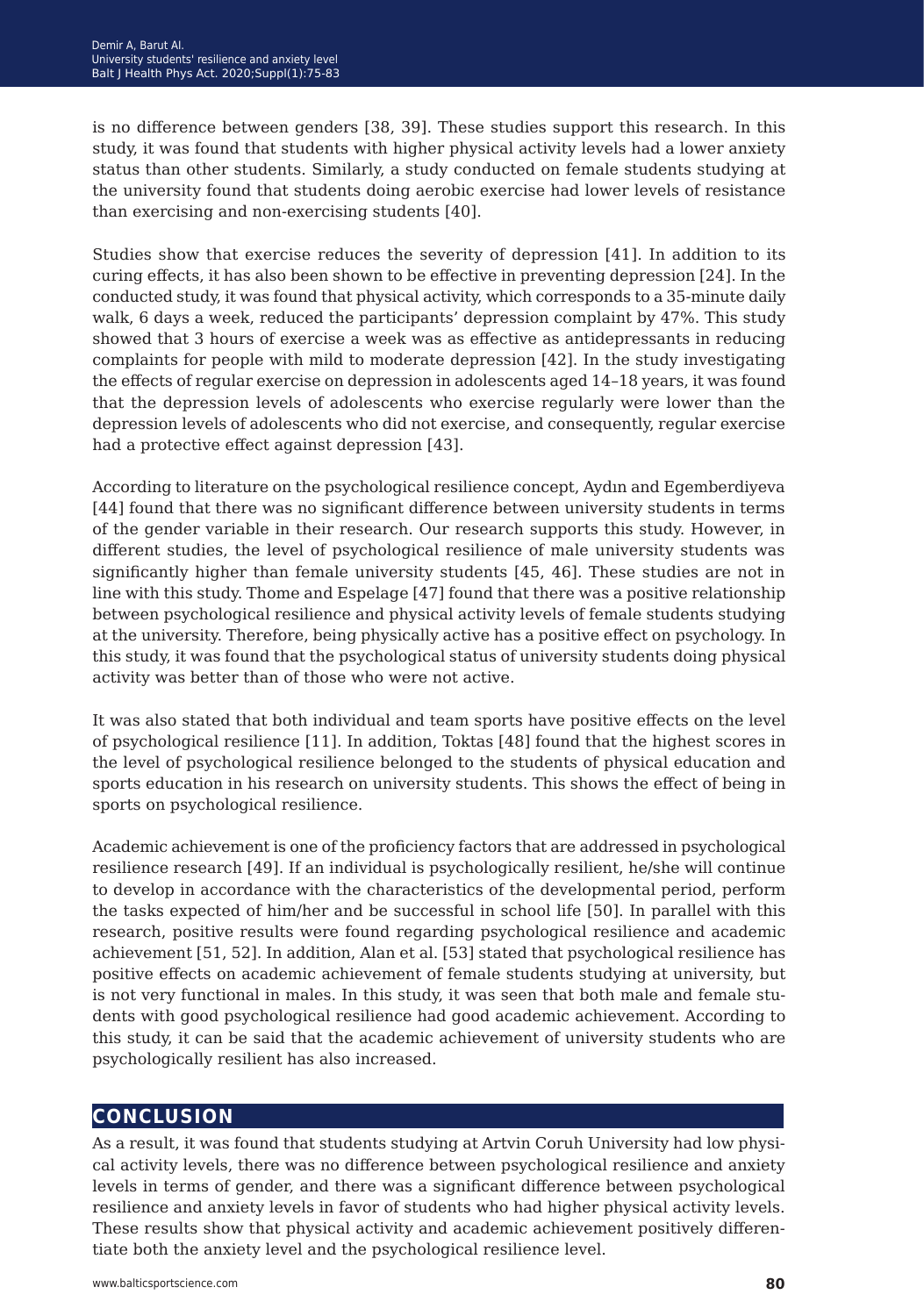#### **Practical implications**

Based on these results, we can present the following suggestions.

- 1. Sports psychologists and experts, especially university students, may be advised to recommend exercising to improve their mental state and reduce their anxiety levels.
- 2. Regulations can be implemented within the campus to improve opportunities for university students to exercise.
- 3. The reasons for the low level of physical activity among university students should be investigated.
- 4. Since a high physical activity level is conducive to psychological well-being, students with high anxiety levels can be recommended to exercise regularly.
- 5. It is considered that creating environments where university students can easily play sports can positively affect students' psychological resilience levels.
- 6. It is seen that students with high psychological resilience have high academic achievement. Therefore, the exercising student will be psychologically better off, which will be reflected in his academic achievement.
- 7. Students can be directed to individual or team sports according to each interests.
- 8. By enforcing physical education and sports lessons in all departments, students can be provided with motion training and they can exercise consciously.

#### **limitations and future directions**

It is thought that this study will contribute to the literature on the relationship between psychological resilience levels and anxiety levels of university students, determining the differences in terms of physical activity levels, gender and academic success variables. The limitation of this research is the fact that there are only students of Artvin Coruh University. Therefore, future studies may investigate differences between students studying at different universities. In addition, different variables, such as the individual's socioeconomic status and perspective on exercise, can be examined in future research. The difference between individuals who exercise and who do not can be examined by doing experimental research. National and international joint research can be done. It can be assumed that the positive relationship between the psychological state and anxiety levels of individuals will be repeated. As the number of studies in this field increases, it is foreseen that it will be easier to understand and perceive being physically active, and it is considered that this study will support and guide future studies.

#### **references**

- [1] Block, J, Kremen, AM. IQ and ego-resiliency: conceptual and empirical connections and separateness. J Personal Soc Psychol. 1996;70(2):349.<https://doi.org/10.1037/0022-3514.70.2.349>
- [2] Özgüven, İE. Üniversite öğrencilerinin sorunları ve baş etme yolları [University students' problems and ways to cope]. Hacettepe Üniversitesi Eğitim Fakültesi Dergisi. 1992;7:7. Turkish.
- [3] Erdoğan S, Şanlı HS, Bekir HS. Gazi üniversitesi, eğitim fakültesi öğrencilerinin üniversite yaşamına uyum durumları [The adaptation of Gazi University, Faculty of Education students to university life]. Kastamonu Eğitim Dergisi. 2005; 479. Turkish.
- [4] Özkkan S, Yılmaz E. Adaptation status of university students to university life (Bandırma example). Fırat Sağlık Hizmetleri Dergisi. 2010;5(13):151-73.
- [5] Arıdağ NC, Ermumcu E. Examinations of Perceived Family Functions, Resilience and Substance Abuse of University Students. International Online Journal of Educational Sciences, 2017;9(2). [https://doi.org/10.15345/iojes.2017.02.014]( https://doi.org/10.15345/iojes.2017.02.014 )
- [6] Tusaie, K. Psychosocial resilience in rural adolescents: optimism, perceived social support and gender differences (Doctoral dissertation, University of Pittsburg, 2001). Abstract reviewed April 27, 2007).
- [7] Luthar SS. Cıcchetti D, Becker B. The construct of resilience: A critical evaluation and guidelines for future work. Child Develop. 2000;71(3):543–562. <https://doi.org/10.1111/1467-8624.00164>
- [8] Gürgan, U. Grupla Psikolojik Danışmanın Üniversite Öğrencilerinin Yılmazlık Düzeylerine Etkisi [The effects of group counseling on the resiliency of university students]. Ankara: Ankara University, Institute of Educational Sciences; 2006.
- [9] Martınek TJ, Hellison Dr. Fostering resiliency in underserved youth through physical activity. Quest. 1997;49(1): 34–49.<https://doi.org/10.1080/00336297.1997.10484222>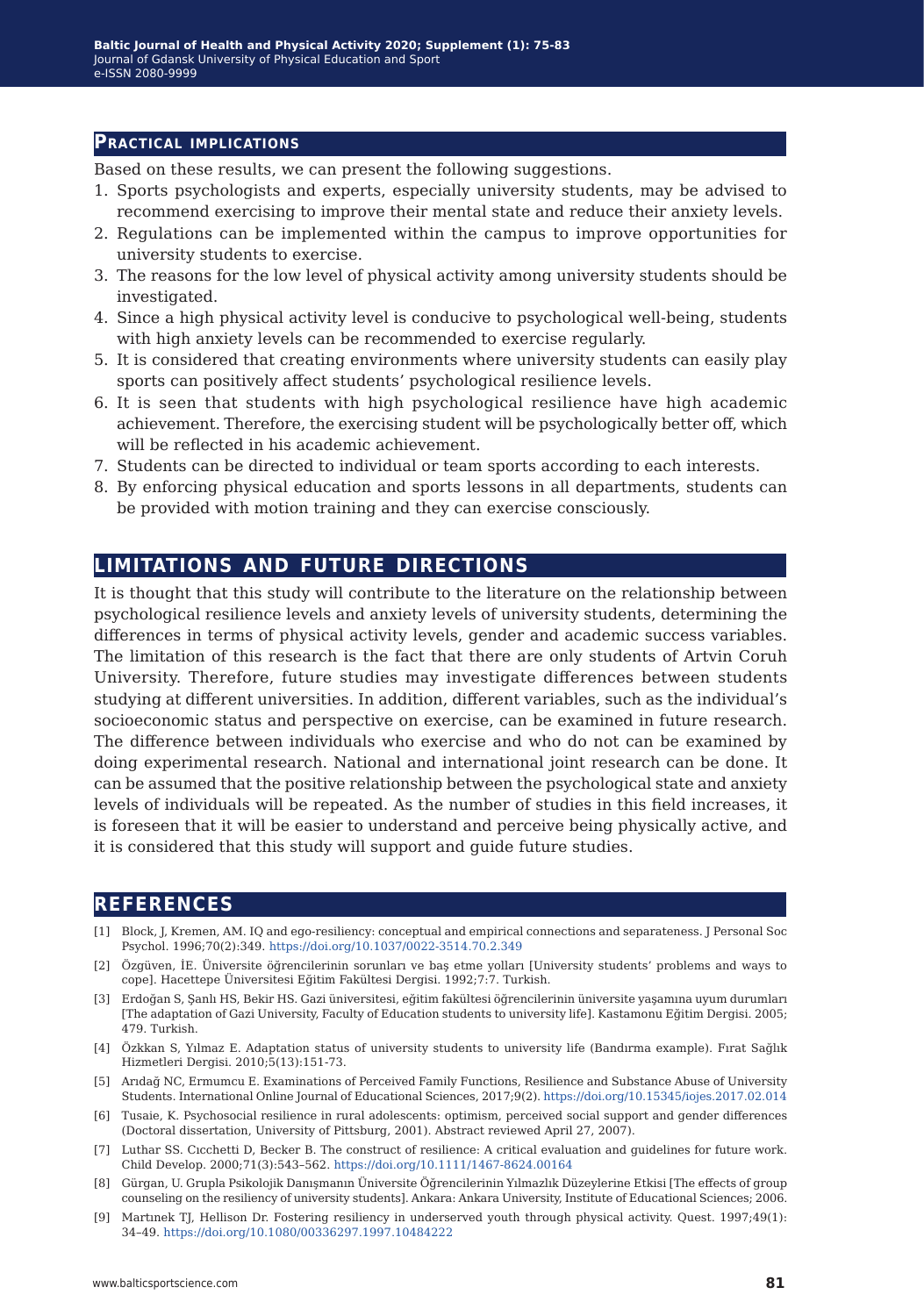- [10] Sarkar M, Fletcher D. Psychological resilience in sport performers: a review of stressors and protective factors. J Sport Sci. 2014;32(15):1419–1434. <https://doi.org/10.1080/02640414.2014.901551>
- [11] Ghaderi D, Ghaderi M. Survey the relationship between big five factor, happiness and sport achievement in Iranian athletes. Ann Biol Res. 2012;3(1):308–312.
- [12] Mcauley E, Blissmer B, Marquez DX, et al. Social relations, physical activity, and well-being in older adults. Prevent Med. 2000;31(5):608–617. <https://doi.org/10.1006/pmed.2000.0740>
- [13] Morgan CT. Introduction to Psychology. Education Publishing House; 2010.
- [14] Özbaydar S. Nerves of Human Behavior and Sport Psychology. Istanbul: Golden Books Publishing House; 1983.
- [15] Biçer T. Yaşamda ve sporda doruk performans [Peak performance in life and sports]. Sistem Yayıncılık; 1997. Turkish.
- [16] Bozkurt N. Bir grup üniversite öğrencisinin depresyon ve kaygı düzeyleri ile çeşitli değişkenler arasındaki ilişkiler [Relationship between depression and anxiety levels of a group of university students and various variables]. Eğitim ve Bilim, 2004, 29.133, 52–59.
- [17] Inanc N, Savas HA, Tutkun H, Herken H, Savas E. Gaziantep Üniversitesi Mediko-Sosyal Merkezi'nde psikiyatrik açidan incelenen ögrencilerin klinik ve sosyo-demografik özellikleri. [The clinical and sociodemographic characteristics of the students psychiatrically examined at the Medico-Social Center of Gaziantep University]. Anadolu Psikiyatri Dergisi. 2004;5(4):222. Turkish.
- [18] Balanza GS, Morales MI, Guerrero MJ, Conesa CA.Academic and psycho-socio-familiar factors associated to anxiety and depression in university students. Reliability and validity of a questionnaire. Revista espanola de salud publica. 2008;82(2):189–200.
- [19] Bayram N, Bilgel N. The prevalence and socio-demographic correlations of depression, anxiety and stress among a group of university students. Soc Psychiatr Psychiatry and Psychiatric Epidemiology, 2008;43(8):667–672. [https://](https://doi.org/10.1007/s00127-008-0345-x ) [doi.org/10.1007/s00127-008-0345-x](https://doi.org/10.1007/s00127-008-0345-x )
- [20] Günay O, et al. Lise son sınıf öğrencilerinde durumluk ve sürekli anksiyete düzeyini etkileyen faktörler [Factors affecting state and trait anxiety level in high school senior students]. Sağlık Bilimleri Dergisi. 2008;17(2):77–85. Turkish.
- [21] Byrne A, Byrne DG. The effect of exercise on depression, anxiety and other mood states. J Psychosom Res. 1993;37:565– 565. [https://doi.org/10.1016/0022-3999\(93\)90050-P](https://doi.org/10.1016/0022-3999(93)90050-P)
- [22] Gauvın L, Spence JC. Physical activity and psychological well-being: knowledge base, current issues, and caveats. Nutr Rev. 1996;54(4):S53. <https://doi.org/10.1111/j.1753-4887.1996.tb03899.x>
- [23] Salmon P. Effects of physical exercise on anxiety, depression, and sensitivity to stress: a unifying theory. Clin Psychol Rev. 2001;21(1):33–61. [https://doi.org/10.1016/S0272-7358\(99\)00032-X](https://doi.org/10.1016/S0272-7358(99)00032-X)
- [24] Mammen G, Faulkner G. Physical activity and the prevention of depression: A systematic review of prospective studies. Am J Prevent Med. 2013.45(5):649–657.<https://doi.org/10.1016/j.amepre.2013.08.001>
- [25] Weınsteın A, Maayan G, Weınsteın Y. A study on the relationship between compulsive exercise, depression and anxiety. J Behav Addict. 2015;4(4):315–318. <https://doi.org/10.1556/2006.4.2015.034>
- [26] Paolucci EM, Loukov D, Bowdish DM, Heisz JJ. Exercise reduces depression and inflammation but intensity matters. Biol Psychol. 2018;133:79–84.<https://doi.org/10.1016/j.biopsycho.2018.01.015>
- [27] Smıth BW, Dalen J, Wiggins K, et al. The brief resilience scale: assessing the ability to bounce back. Int J Behav Med. 2008;15(3):194–200.<https://doi.org/10.1080/10705500802222972>
- [28] Doğan T. Kısa psikolojik sağlamlık ölçeği'nin Türkçe uyarlaması: Geçerlik ve güvenirlik çalışması [Turkish short version of psychological resilience scale: Validity and reliability study]. The Journal of Happiness & Well-Being, 2015;3(1):93–102. Turkish.
- [29] Beck AT, Epstein N, Brown, G, Steer, RA. An inventory for measuring clinical anxiety: Psychometric properties. J Consult Clin Psychol. 1988;56:893–897.
- [30] Ulusoy M, Sahin NH, Erkmen H. The Beck anxiety inventory: psychometric properties [The Beck anxiety inventory: psychometric properties]. J Cogn Psychother. 1998.12(2):163–172. Turkish.
- [31] Craig CL, Marshall AM, Sjöström AE. et al. International physical activity questionnaire: 12-country reliability and validity. Med Sci Sport Exerc. 2003;35(8):1381-1395. <https://doi.org/10.1249/01.MSS.0000078924.61453.FB>
- [32] Öztürk M. Determination of the Validity and Reliability of the International Physical Activity Questionnaire and Physical Activity Levels in Students Studying at the University. Master Thesis. Ankara: Hacettepe University Institute of Health Sciences; 2005.
- [33] Hagströmer M, Oja P, Sjöström M. The International Physical Activity Questionnaire (IPAQ): a study of concurrent and construct validity. Publ Nealth Nutr. 2006;9(6):755–762. <https://doi.org/10.1079/PHN2005898>
- [34] Cengiz C, İnce ML, Çiçek Ş. Üniversite öğrencilerinin fiziksel aktivite düzeyleri ve fiziksel aktivite tercihleri [Physical activity levels and physical activity preferences of university students]. Gazi Beden Eğitimi ve Spor Bilimleri Dergisi. 2009;14(2):23–32. Turkish.
- [35] Savcı S, Öztürk M, Arıkan H, İnal İD, Tokgözoğlu L. Physical activity levels of university students. Archives of the Turkish Society of Cardiology, 2006.34(3):166–172.
- [36] Balcı V, İlhan A. Türkiye'deki üniversite öğrencilerinin rekreatif etkinliklere katılım düzeylerinin belirlenmesi [Determining the level of university participation to the students of the recreational activities in Turkey]. Spormetre Beden Eğitimi ve Spor Bilimleri Dergisi. 2006;4(1):11–18. Turkish. [https://doi.org/10.1501/Sporm\\_0000000117](https://doi.org/10.1501/Sporm_0000000117)
- [37] Kargün M, Togo OT, Biner M, Adem P. Üniversite öğrencilerinin fiziksel aktivite düzeylerinin incelenmesi [Investigation of physical activity levels of university students]. Marmara Üniversitesi Spor Bilimleri Dergisi. 2016;1(1):61–72. Turkish. <https://doi.org/10.22396/sbd.2016.6>
- [38] Martinsen EW. Physical activity in the prevention and treatment of anxiety and depression. Nord J Psychiatr. 2008;62. sup47:25–29. <https://doi.org/10.1080/08039480802315640>